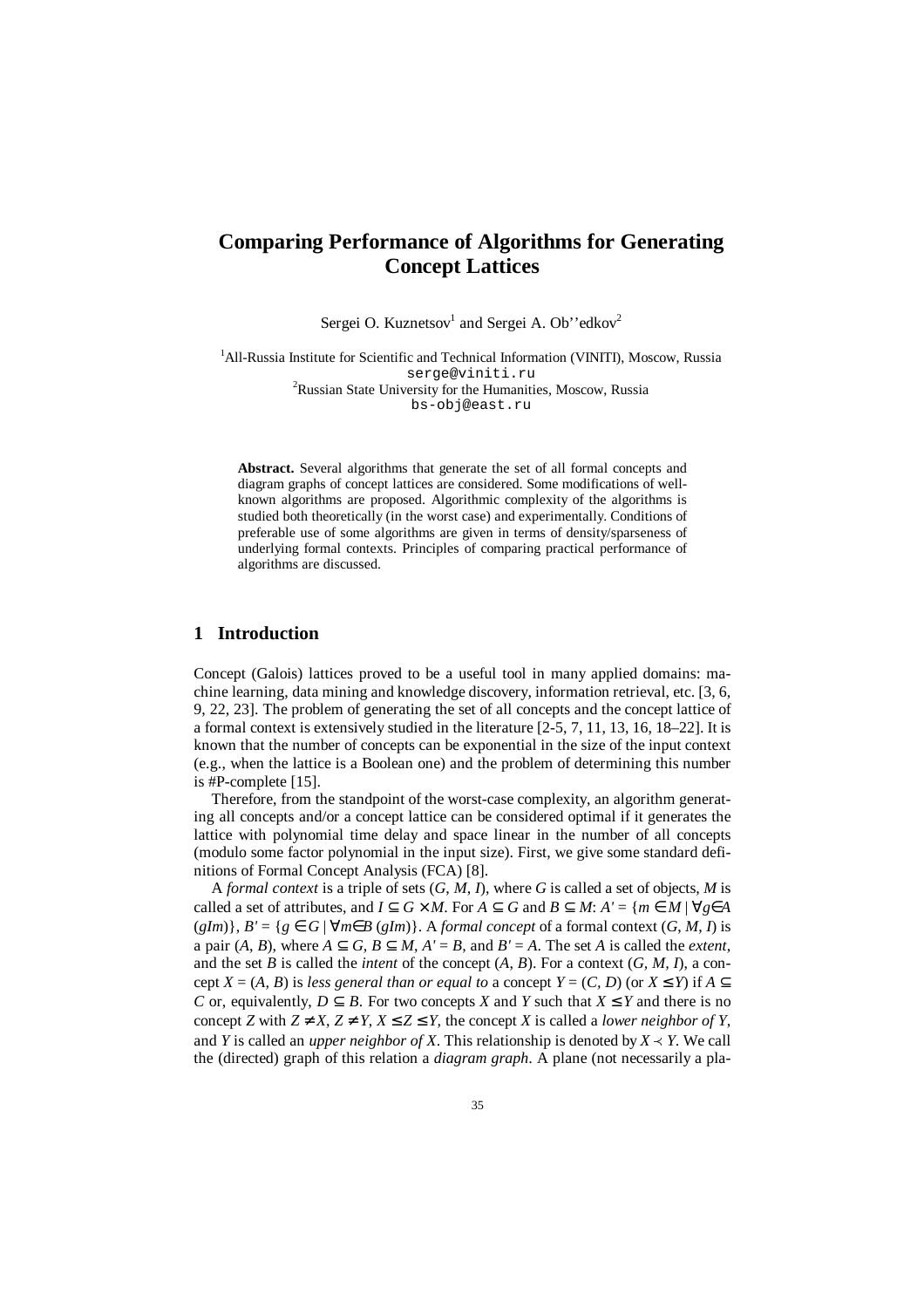nar) embedding of a diagram graph where a concept has larger vertical coordinate than that of any of its lower neighbors is called a *line* (Hasse) *diagram*. The problem of drawing line diagrams [8] is not discussed here.

The problem of comparing performance of algorithms for constructing concept lattices and their diagram graphs is a challenging and multifaceted one. The first comparative study of several algorithms constructing the concept set and diagram graphs can be found in [13]. However, the formulation of the algorithms is not always correct, and the description of the results of the experimental tests lacks any information about data used for tests. The fact that the choice of the algorithm should be dependent on the input data is not accounted for. Besides, only one of the algorithms considered in [13], namely that of Bordat [2], constructs the diagram graph; thus, it is hard to compare its time complexity with that of the other algorithms.

A later review with more algorithms and more information on experimental data can be found in [11]. Only algorithms generating diagram graphs are considered. The algorithms that were not originally designed for this purpose are extended by the authors to generate diagram graphs. Unfortunately, such extensions are not always effective: for example, the time complexity of the version of the **Ganter** algorithm (called **Ganter-Allaoui**) dramatically increases with the growth of the context size. This drawback can be cancelled by the efficient use of binary search in the list produced by the original **Ganter** algorithm. Tests were conducted only for contexts with small number of attributes per object as compared to the number of all attributes. Our experiments (we consider some other algorithms, e.g., that of Nourine [21]) also show that the algorithm proposed in [11] works faster on such contexts than the others do. However, in other situations not covered in [11] this algorithm is far behind some other algorithms.

The rest of the paper is organized as follows. In Section 2, we discuss the principles of comparing efficiency of algorithms and make an attempt at their classification. In Section 3, we give a short review of the algorithms and analyze their worst-case complexity. In Section 4, we present the results of experimental comparison.

## **2 On Principles of Comparison**

In our study, we considered both theoretical (worst-case) and experimental complexity of algorithms. As for the worst-case upper bounds, the algorithms with complexity linear in the number of concepts (modulo a factor polynomial of the input size) are better than those with complexity quadratic in the number of concepts; and the former group can be subdivided into smaller groups according to the form of the factor polynomial of input. According to this criterion, the present champion is the algorithm by Nourine [21]. On the other hand, "dense" contexts, which realize the worst case by bringing about exponential number of concepts, may occur not often in practice.

Starting a comparison of algorithms "in practice", we face a bunch of problems. First, algorithms, as described by their authors, often allow for different interpretation of crucial details, such as the test of uniqueness of a generated concept. Second, authors seldom describe exactly data structures and their realizations. Third, algorithms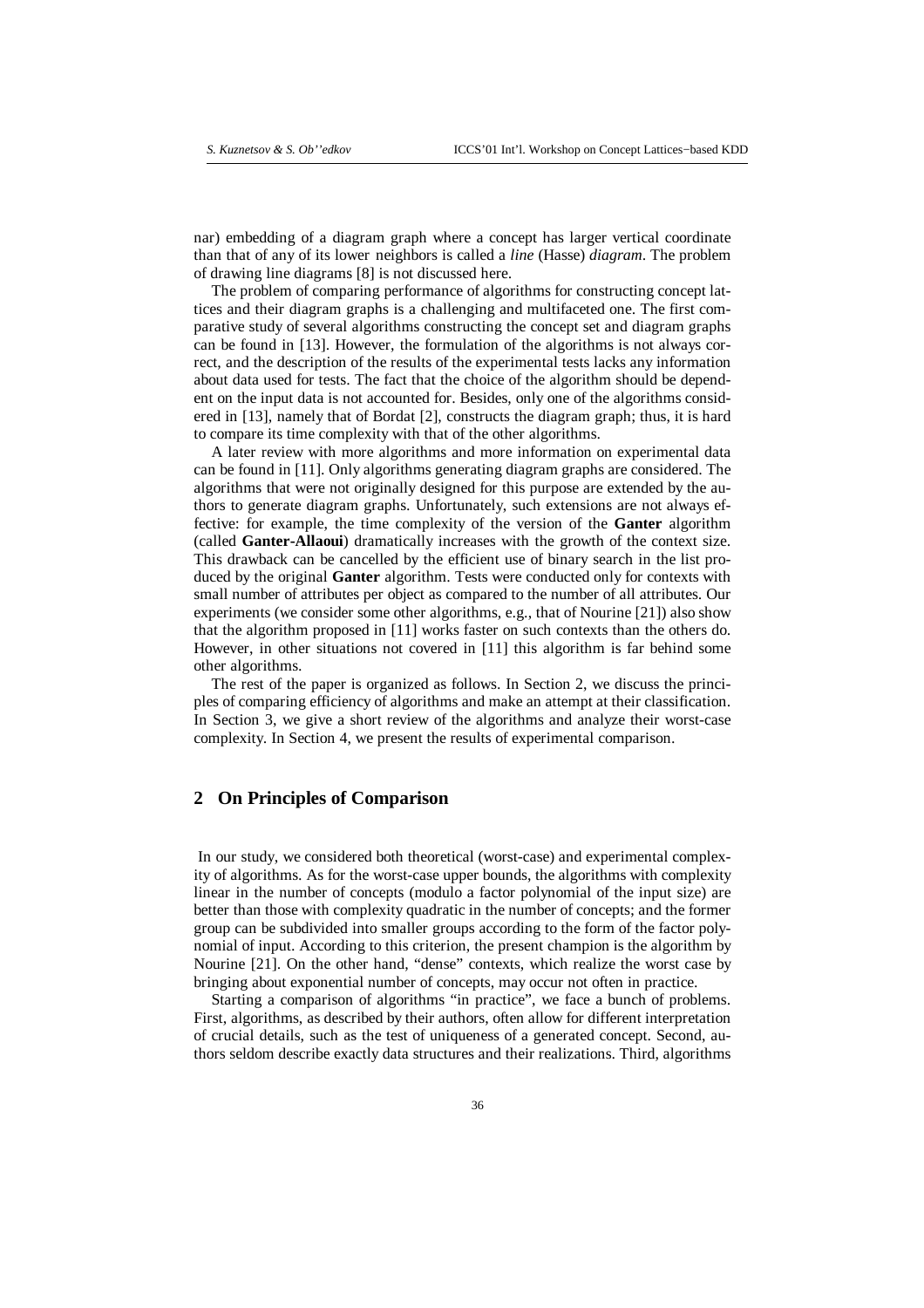behave differently on different databases (contexts). Sometimes authors compare their algorithms with other on specific data sets. We would like to propose the community to reach a consensus w.r.t. databases to be used as testbeds. Our idea is to consider two types of testbeds. On the one hand, some "classical" (well-recognized in data analysis community) databases should be used, with clearly defined scalings if they are many-valued. On the other hand, we propose to use "randomly generated contexts". The main parameters of a context  $K = (G, M, I)$  seem here to be the (relative to |*M*|) number of objects |*G*| and the (relative to |*G*|) number of attributes, the (relative, i.e. compared to |*G*||*M*|) size of the relation *I*, average number of attributes per object intent (resp., average number of objects per attribute extent). The community should specify particular type(s) of random context generator(s) that can be tuned by the choice of above (or some other) parameters.

Another major difficulty resides in the choice of a programming language and platform, which strongly affects the performance. A possible way of avoiding this difficulty could be comparing not the time but number of specified operations (intersections, unions, closures, etc.) from a certain library, but here one encounters the difficulty of weighting these operations in order to get the overall performance. Much simpler would be comparing algorithms using a single platform.

In this article, we compare performance of several algorithms for clearly specified random data sets (contexts). As for ambiguities in original pseudo-code formulations of the algorithms, we tried to find most efficient realizations for them. Of course, this does not guarantee that a more efficient realization cannot be found.

In most cases, it was possible to improve the original versions of the algorithms. Since only few known algorithms generating the concept set construct also the diagram graph, we attempted to modify some algorithms making them able to construct diagram graphs. The versions of algorithms used for comparison are presented in [17].

As mentioned above, data structures that realize concept sets and diagram graphs of concept lattices are of great importance. Since their sizes can be exponential w.r.t. the input size, some their natural representations are not polynomially equivalent, as it is in the case of graphs. For example, the size of the incidence matrix of a diagram graph is quadratic w.r.t. the size of the incidence list of the diagram graph and thus cannot be reduced to the latter in time polynomial w.r.t. the input. Moreover, some important operations, such as finding a concept, are performed for some representations (spanning trees  $[2, 10]$ , ordered lists  $[7]$ , CbO trees  $[16]$ , 2-3 trees, see  $[1]$  for the definition) in polynomial time, but for some other representations (unordered lists) they can be performed only in exponential time. A representation of a concept lattice can be considered reasonable if its size cannot be exponentially compressed w.r.t. the input and allows the search for a particular concept in time polynomial in the input.

Table 1 presents an attempt at classification of algorithms. Note that this classification refers to our versions of the algorithms described in [17] rather than to original versions (except for **Titanic** [22], which we have not implemented; it is included into classification, because it realizes an approach completely different from that of the other algorithms). Here, we do not address techniques for building diagram graphs; the attributes of the context in Table 1 describe only construction of the concept set.

All the algorithms can be divided into two categories: incremental algorithms [3, 5, 11, 20], which, at the *i*th step, produce the concept set or the diagram graph for *i* first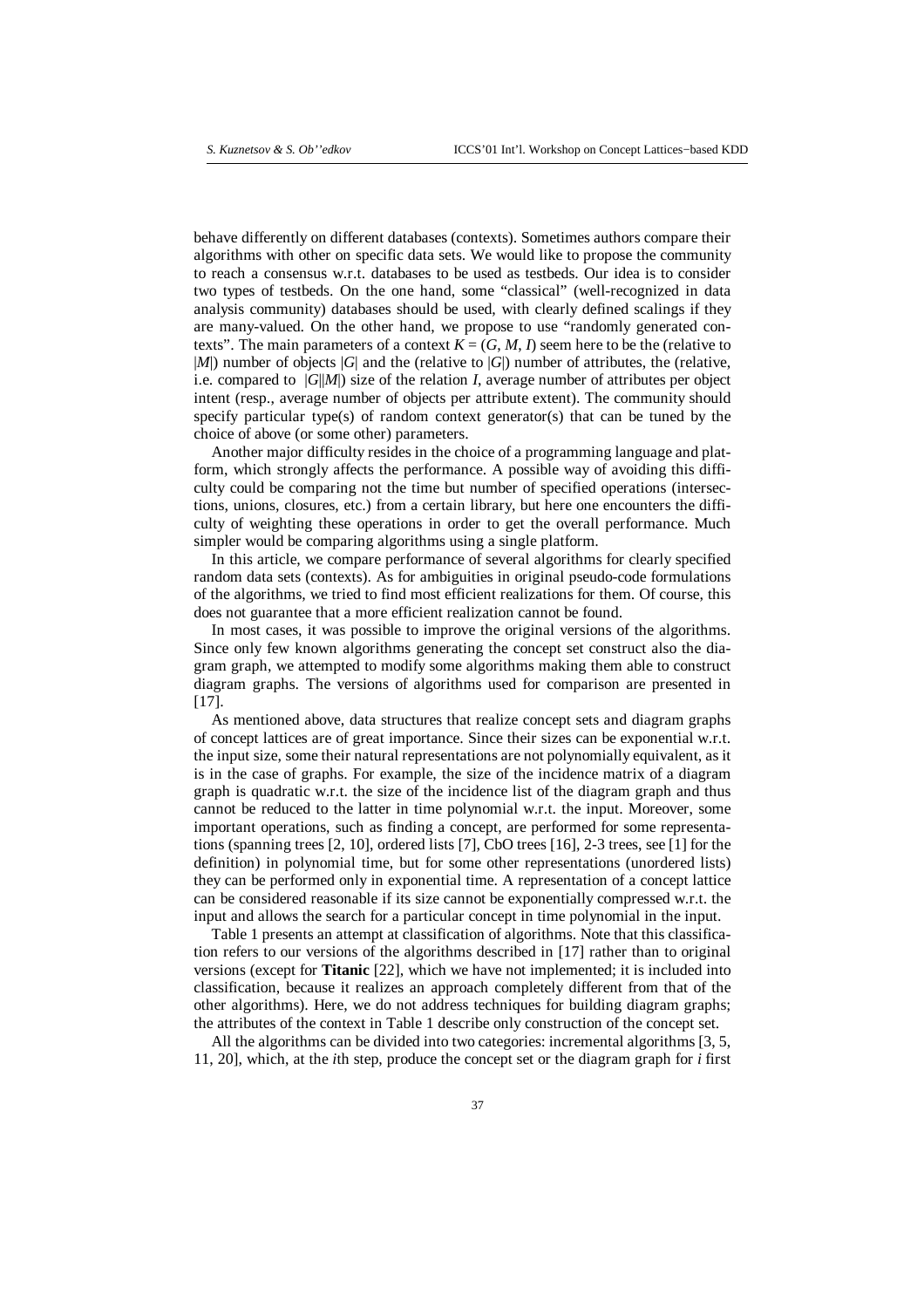objects of the context, and batch ones, which build the concept set and its diagram graph for the whole context from scratch [2, 4, 7, 16, 18, 24]. Besides, any batch algorithm typically adheres to one of the two strategies: top–down (from the maximal extent to the minimal one) or bottom–up (from the minimal extent to the maximal one). However, it is always possible to reverse the strategy of the algorithm by considering attributes instead of objects and vice versa; therefore, we choose not to include this property into the classification.

Generation of the concept set presents two main problems: (1) how to generate all concepts; (2) how to avoid repetitive generation of the same concept or, at least, to determine whether a concept is generated for the first time. There are several ways to generate a new intent. Some algorithms (in particular, incremental ones) intersect a generated intent with some object intent. Other algorithms compute an intent explicitly intersecting all objects of the corresponding extent. There are algorithms that, starting from object intents, create new intents by intersecting already obtained intents. Lastly, the algorithm from [22] does not use the intersection operation to generate intents. It forms new intents by adding attributes to those already generated and tests some condition on supports of attribute sets (a support of an attribute set is the number of objects whose intents contain all attributes from this set) to realize whether an attribute set is an intent.

In Table 1, attributes m2–m6 correspond to techniques used to avoid repetitive generation of the same concept. This can be done by maintaining specific data structures. For example, the **Nourine** algorithm constructs a tree of concepts and searches in this tree for every newly generated concept*.* Note that other algorithms (e.g., **Bordat** and **Close by One**) also may use trees for storing concepts, which allows efficient search for a concept when the diagram graph is to be constructed. However, these algorithms use other techniques for identifying the first generation of a concept, and, therefore, they do not have the m5 attribute in the context from Table 1.

Some algorithms divide the set of all concepts into disjoint sets, which allows narrowing down the search space. For example, the **Chein** algorithm stores concepts in layers, each layer corresponding to some step of the algorithm. The original version of this algorithm looks through the current layer each time a new concept is generated. The version we used for comparison does not involve search to detect duplicate concepts; instead, it employs a canonicity test based on the lexicographical order (similar to that of **Ganter**), which made it possible to greatly improve the efficiency of the algorithm. We use layers only for generation of concepts: a new intent is produced as the intersection of two intents from the same layer. (In our version of the algorithm, layers are much smaller than those in [4]; see [17] for details.) The **Godin** algorithm uses a hash function (the cardinality of intents), which makes it possible to distribute concepts among "buckets" and to reduce the search. Several algorithms (**Ganter**, **Close by One**) generate concepts in the lexicographical order of their extents assuming that there is a linear order on the set of objects. At each step of the algorithm, there is a *current object*. The generation of a concept is considered canonical if its extent contains no object preceding the *current object*. Our implementation of the **Bordat** algorithm uses an attribute cache: the uniqueness of a concept is tested by intersecting its intent with the content of the cache (for more details, see [17]).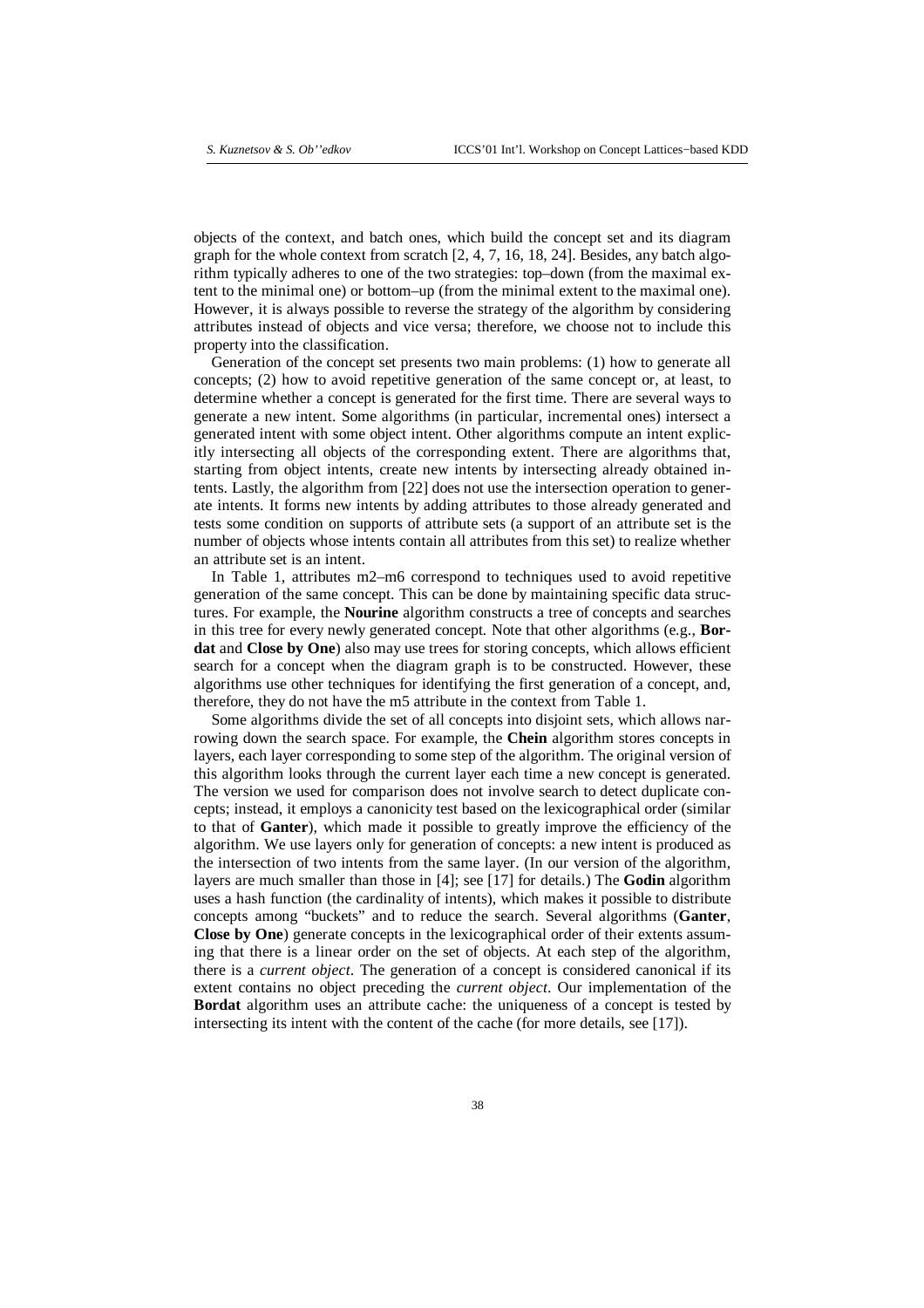**Table 1.** Properties of algorithms constructing concept lattices: m1—incremental; m2—uses canonicity based on the lexical order; m3—divides the set of concepts into several parts; m4 uses hash function; m5—maintains an auxiliary tree structure; m6—uses attribute cache; m7 computes intents by subsequently computing intersections of object intents (i.e.,  $\{g\}' \cap \{h\}'$ ); m8—computes intersections of already generated intents; m9—computes intersections of nonobject intents and object intents; m10—uses supports of attribute sets.

|                     | m1 | m2 | m <sub>3</sub> | m4 | m <sub>5</sub>            | m <sub>6</sub> | m7 | m8 | m9 | m10 |
|---------------------|----|----|----------------|----|---------------------------|----------------|----|----|----|-----|
| <b>Bordat</b>       |    |    |                |    |                           | X              | X  |    |    |     |
| Ganter              |    | X  |                |    |                           |                | X  |    |    |     |
| <b>Close by One</b> |    | X  |                |    |                           |                |    |    | X  |     |
| Lindig              |    |    |                |    | $\boldsymbol{\mathrm{X}}$ |                |    |    | X  |     |
| <b>Chein</b>        |    | X  | X              |    |                           |                |    | X  |    |     |
| <b>Nourine</b>      | X  |    |                |    | X                         |                |    |    | X  |     |
| <b>Norris</b>       | X  | X  |                |    |                           |                |    |    | X  |     |
| Godin               | X  |    | X              | X  |                           |                |    |    | X  |     |
| <b>Dowling</b>      | X  | X  |                |    |                           |                |    |    | X  |     |
| <b>Titanic</b>      |    |    |                |    |                           |                |    |    |    | X   |



**Fig. 1.** The line diagram of algorithms

In many cases, we attempted to improve the efficiency of the original algorithms. Only some of the original versions of the algorithms construct the diagram graph [2,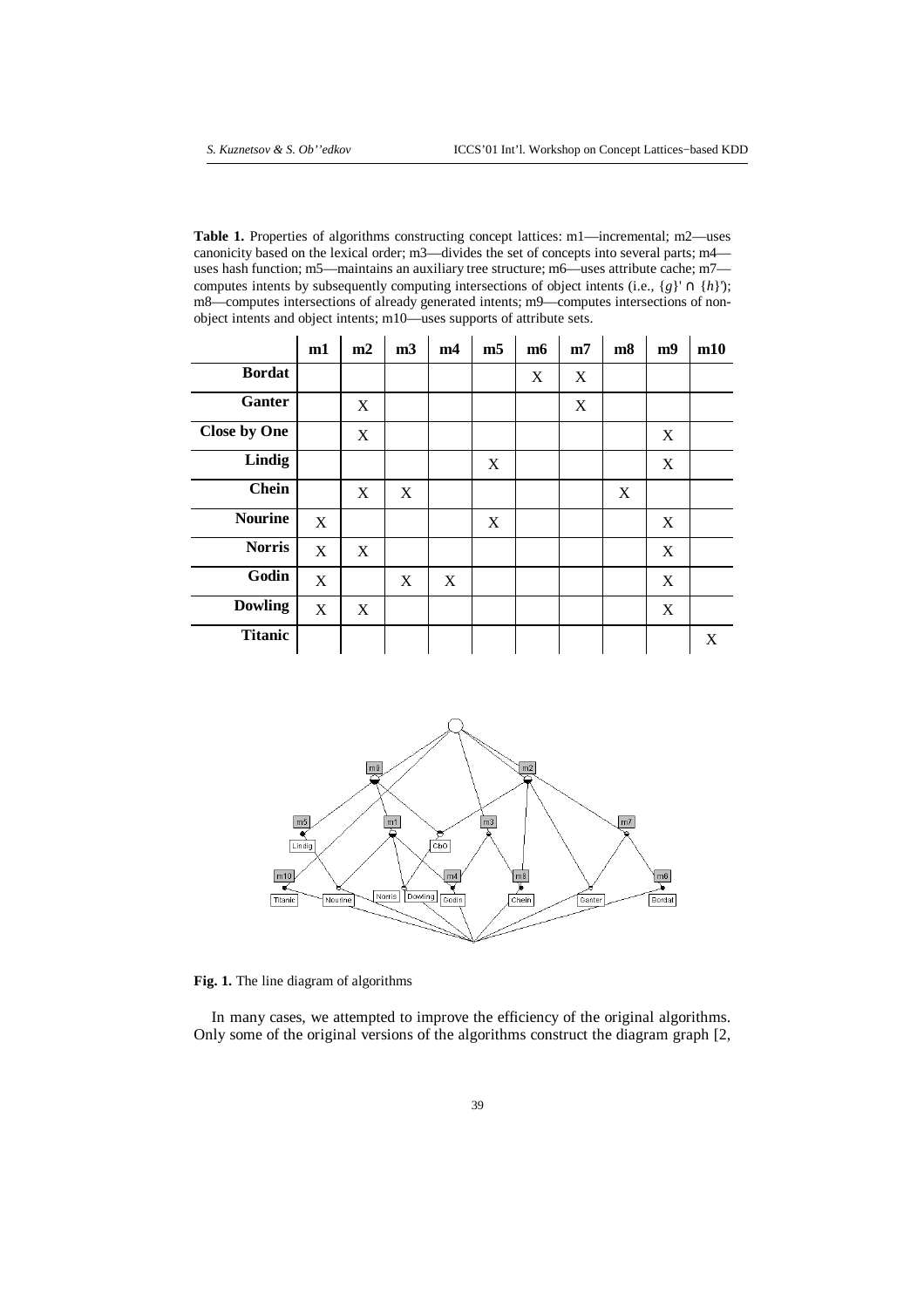11, 18, 21]; it turned out that the other algorithms could be extended to construct the diagram graph within the same worst-case time complexity bounds.

In the next section, we will discuss worst-case complexity bounds of the considered algorithms. Since the output size can be exponential in the input, it is reasonable to estimate complexity of the algorithms not only in terms of input and output sizes, but also in terms of (cumulative) delay. Recall that an algorithm for listing a family of combinatorial structures is said to have *polynomial delay* [14] if it executes at most polynomially many computation steps before either outputting each next structure or halting. An algorithm is said to have a *cumulative delay d* [12] if it is the case that at any point of time in any execution of the algorithm with any input *p* the total number of computation steps that have been executed is at most  $d(p)$  plus the product of  $d(p)$ and the number of structures that have been output so far. If  $d(p)$  can be bounded by a polynomial of *p*, the algorithm is said to have a *polynomial cumulative delay*.

#### **3 Algorithms: a Short Survey**

Some top-down algorithms have been proposed in [2] and [24]. The algorithm **MItree** from [24] generates the concept set, but does not build the diagram graph. In **MItree**, every new concept is searched for in the set of all concepts generated so far. The algorithm of Bordat [2] uses a tree (a "trie," cf. [1]) for fast storing and retrieval of concepts. Our version of this algorithm uses a technique that requires  $O(|M|)$  time to realize whether a concept is generated for the first time without any search. The time complexity of **Bordat** is  $O(|G||M|^2|L|)$ , where |*L*| is the size of the concept lattice. Moreover, this algorithm has a polynomial delay  $O(|G||M|^2)$ .

The algorithm proposed by Ganter computes closures for only some of subsets of *G* and uses an efficient canonicity test, which does not address the list of generated concepts. It produces the set of all concepts in time  $O(|G|^2|M||L|)$  and has polynomial delay  $O(|G|^2|M|)$ .

The **Close by One** (**CbO**) algorithm uses a similar notion of canonicity, a similar method for selecting subsets, and an intermediate structure that helps to compute closures more efficiently using the generated concepts. Its time complexity is  $O(|G|^2|M||L|)$ , and its polynomial delay is  $O(|G|^3|M|)$ .

The idea of a bottom-up algorithm in [18] is to generate the bottom concept and then, for each concept that is generated for the first time, generate all its upper neighbors. Lindig uses a tree of concepts that allows one to check whether some concept was generated earlier. The time complexity of the algorithm is  $O(|G|^2|M||L|)$ . Its polynomial delay is  $O(|G|^2|M|)$ .

The **Chein** [4] algorithm represents the objects by extent–intent pairs and generates each new concept intent as the intersection of intents of two existent concepts. At every iteration step of the **Chein** algorithm, a new layer of concepts is created by intersecting pairs of concept intents from the current layer and the new intent is searched for in the new layer. We introduced several modifications that made it possible to greatly improve the performance of the algorithm. The time complexity of the modified algorithm is  $O(|G|^3|M||L|)$ . The algorithm has polynomial delay  $O(|G|^3|M|)$ .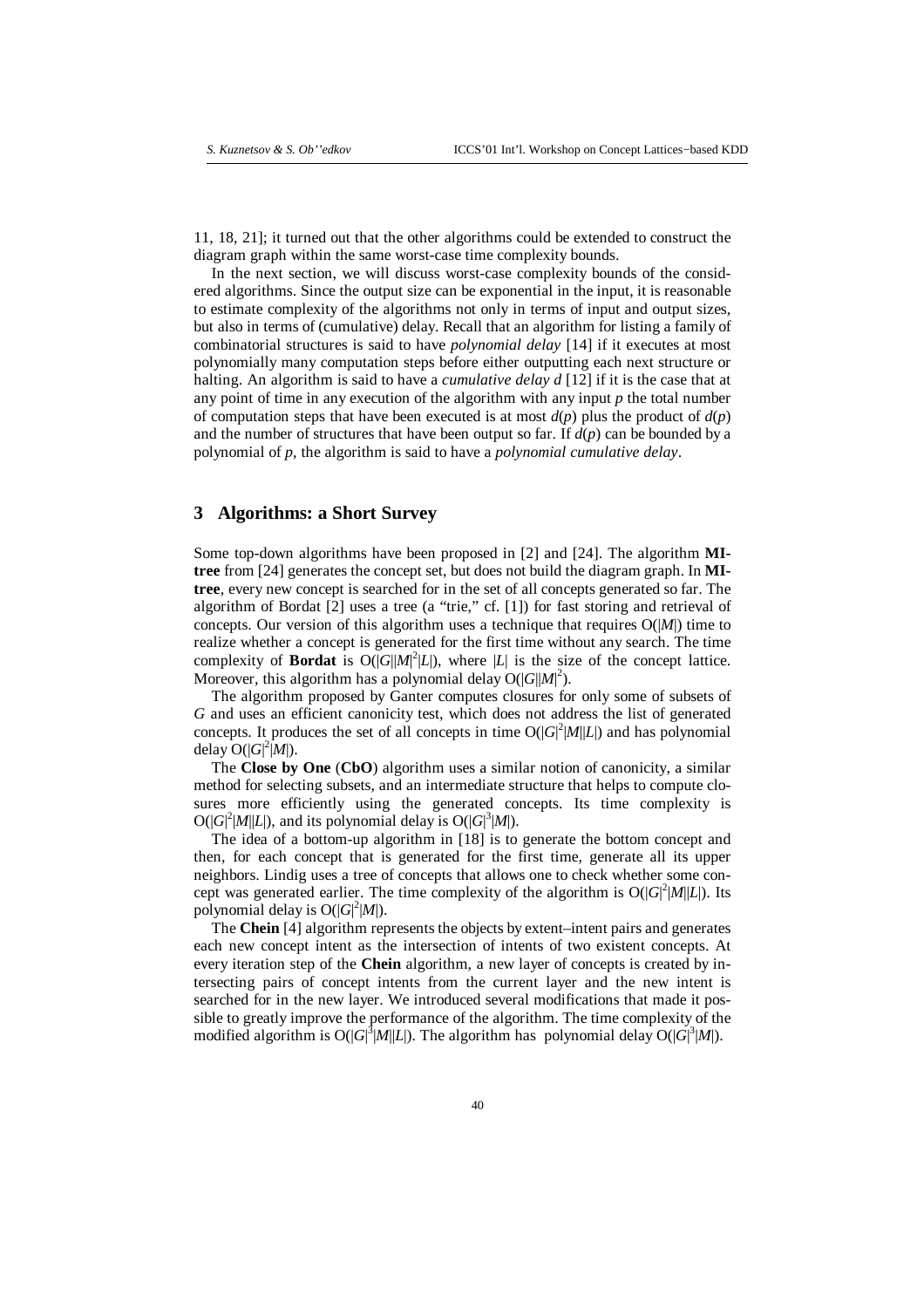Due to their incremental nature, the algorithms considered below do not have polynomial delay. Nevertheless, they all have cumulative polynomial delay.

Nourine proposes an  $O((|G| + |M|)|G||L|)$  algorithm for the construction of the lattice using a lexicographic tree [21] with edges labeled by attributes and nodes labeled by concepts. Note that this algorithm is only half-incremental. First, this algorithm incrementally constructs the concept set outputting a tree of concepts; next, it uses this tree to construct the diagram graph.

The algorithm proposed by Norris [20] is essentially an incremental version of the **CbO** algorithm. The original version of the **Norris** algorithm from [20] does not construct the diagram graph. The time complexity of the algorithm is  $O(|G|^2|M||L|)$ .

The algorithm proposed by Godin [11] has the worst-case time complexity quadratic in the number of concepts. This algorithm is based on the use of an efficiently computable hash function *f* (which is actually the cardinality of an intent) defined on the set of concepts.

Dowling proposed [5] an incremental algorithm for computing knowledge spaces. A dual formulation of the algorithm allows generation of the concept set. Despite the fact that the theoretical worst-case complexity of the algorithm is  $O(|M||G|^2|L|)$ , the constant in this upper bound seems to be too large and in practice the algorithm performs worse than other algorithms.

### **4 Results of Experimental Tests**

The algorithms were implemented in C++ in the *Microsoft Visual C++* environment. The tests were run on a Pentium II–300 computer, 256 MB RAM. Here, we present a number of charts that show how the execution time of the algorithms depends on various parameters. More charts can be found in [17].



**Fig.** 2. Concept set:  $|M| = 100$ ;  $|g'| = 4$ .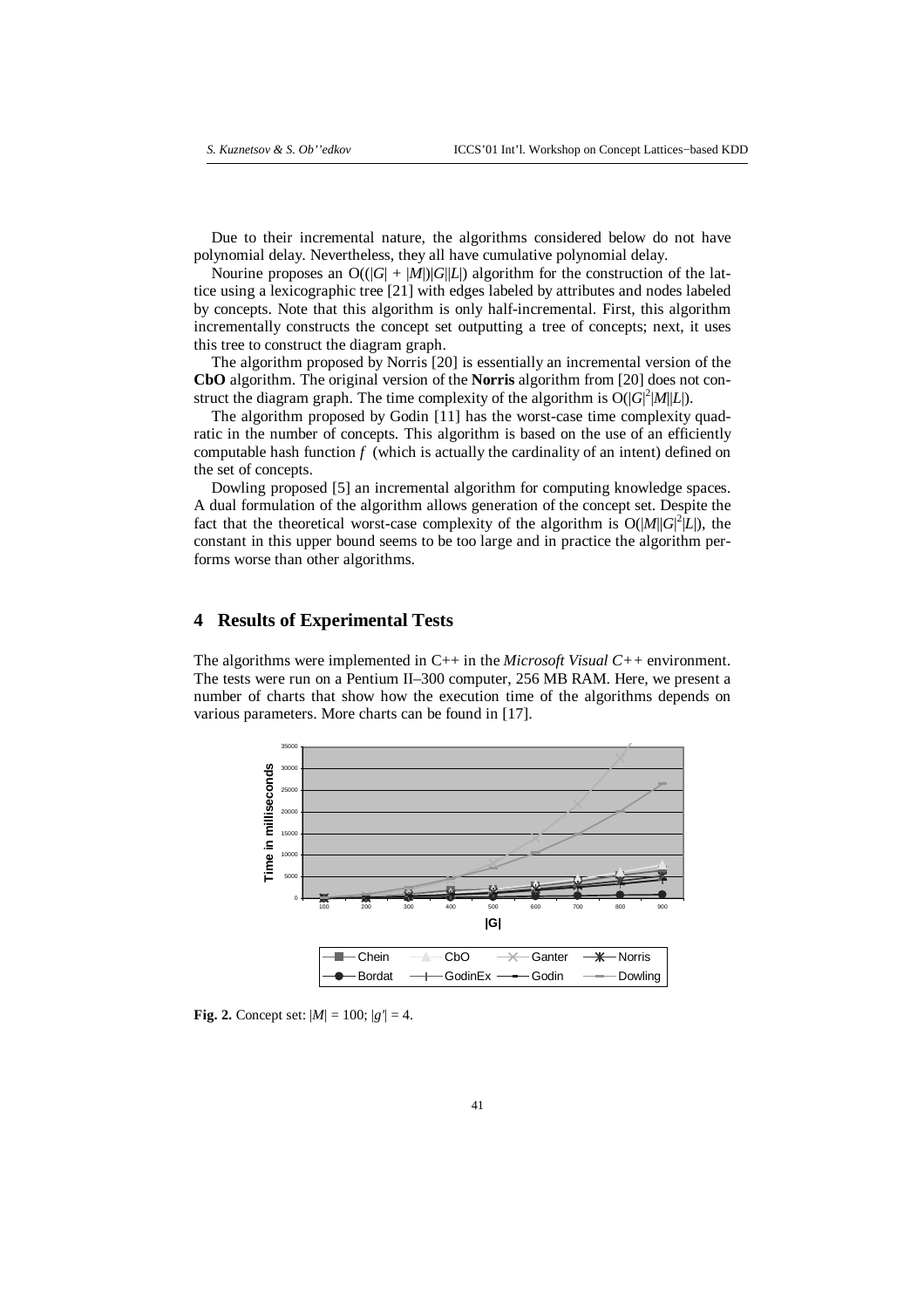

**Fig.** 3. Diagram graph:  $|M| = 100$ ;  $|g'| = 4$ .

For tests, we used randomly generated data. Contexts were generated based on three parameters:  $|G|$ ,  $|M|$ , and the number of attributes per object (denoted below as |*g'*|; all objects of the same context had equal numbers of attributes). Given |*g'*|, every row of the context (i.e., every object intent) was generated by successively calling the *rand* function from the standard C library to obtain the numbers of attributes constituting the object intent, which lead to uniform distribution.



**Fig. 4.** Concept set:  $|M| = 100$ ;  $|g'| = 25$ .

The **Godin** algorithm (and **GodinEx**, which is the version of the **Godin** algorithm using the cardinality of extents for the hash function) is a good choice in the case of a sparse context. However, when contexts become denser, its performance decreases dramatically. The **Bordat** algorithm seems most suitable for large contexts, especially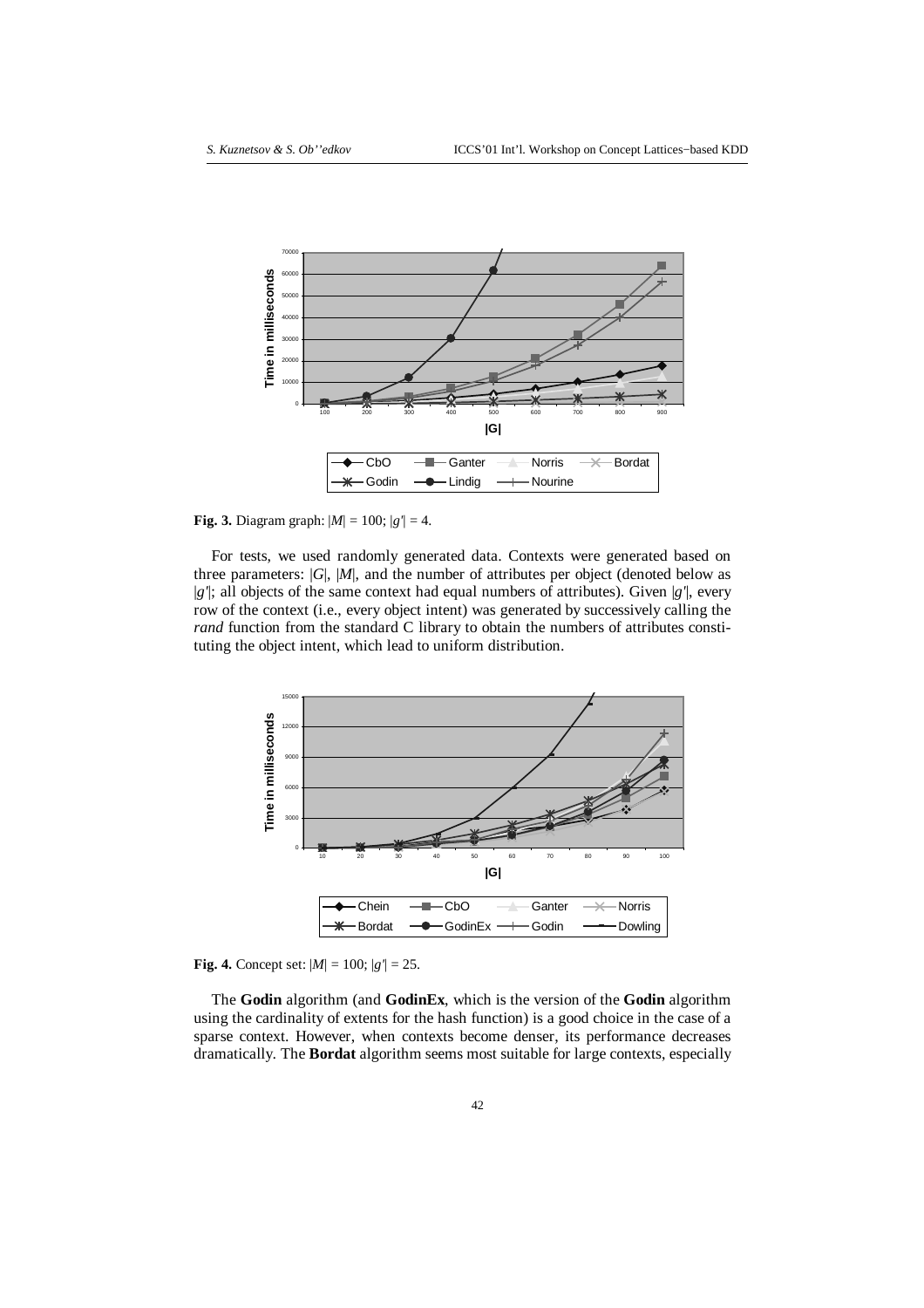if it is necessary to build the diagram graph. When |*G*| is small, the **Bordat** algorithm runs several times slower than other algorithms, but, as |*G*| grows, the difference between **Bordat** and other algorithms becomes smaller, and, in many cases, **Bordat** finally turns out to be the leader. For large and dense contexts, the fastest algorithms are bottom-up canonicity-based algorithms (**Norris, CbO**).



**Fig.** 5. Diagram graph:  $|M| = 100$ ;  $|g'| = 25$ .



**Fig.** 6. Concept set:  $|M| = 100$ ;  $|g'| = 50$ .

It should be noted that the **Nourine** algorithm featuring the smallest time complexity, has not been the fastest algorithm: even when diagonal contexts of the form (*G*,  $G, \neq$ ) (which corresponds to the worst case) are processed, its performance was inferior to the **Norris** algorithm. Probably, this can be accounted to the fact that we represent attribute sets by bit strings, which allows very efficient implementation of settheoretical operations (32 attributes per one processor cycle); whereas searching in the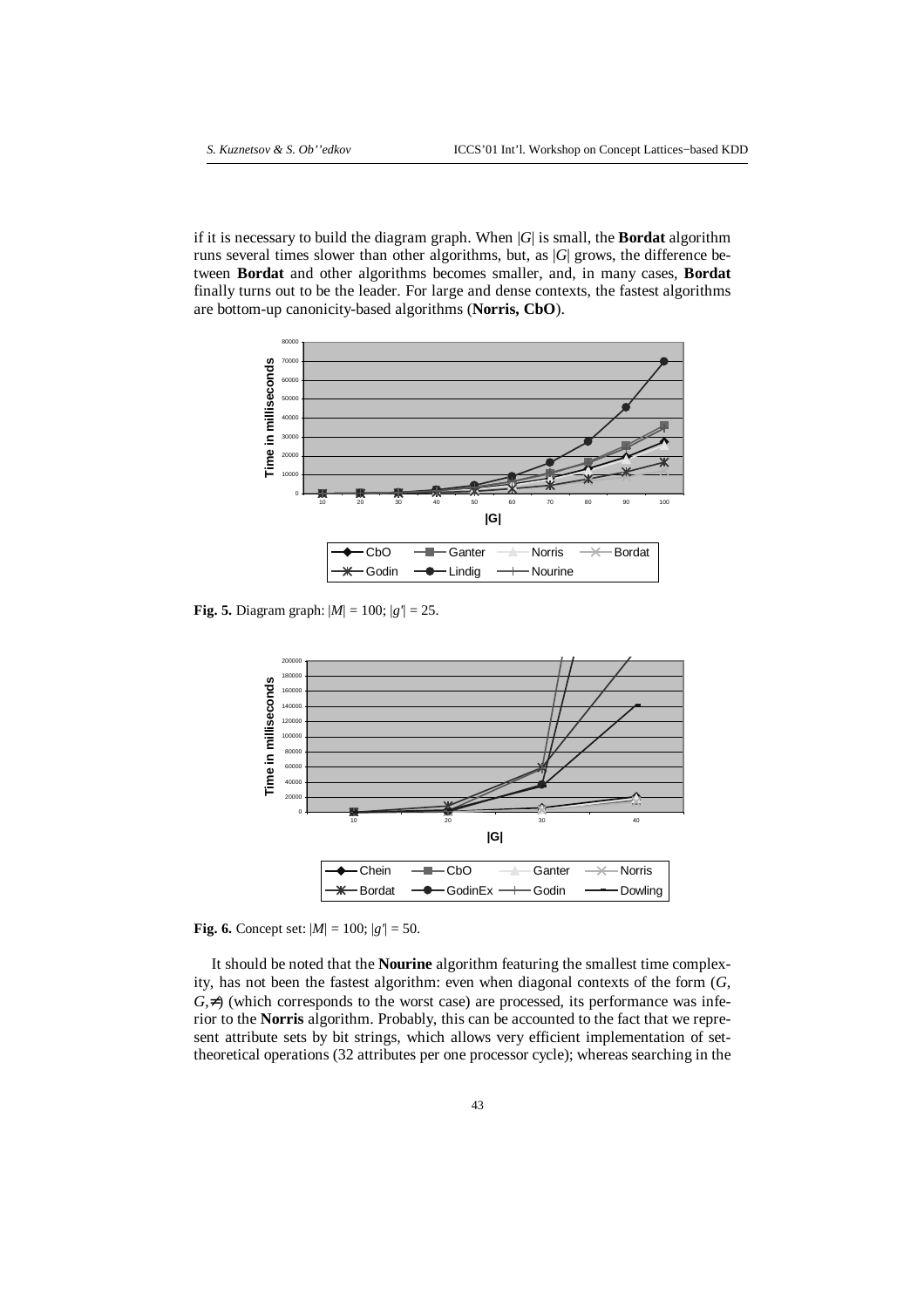Nourine-style lexicographic tree, one still should individually consider each attribute labeling edges.



**Fig.** 7. Diagram graph:  $|M| = 100$ ;  $|g'| = 50$ .

Figures 8–9 show the execution time for the contexts of the form  $(G, G, \neq)$ , which yield  $2^{|G|}$  concepts.



**Fig. 8.** Concept set: diagonal contexts.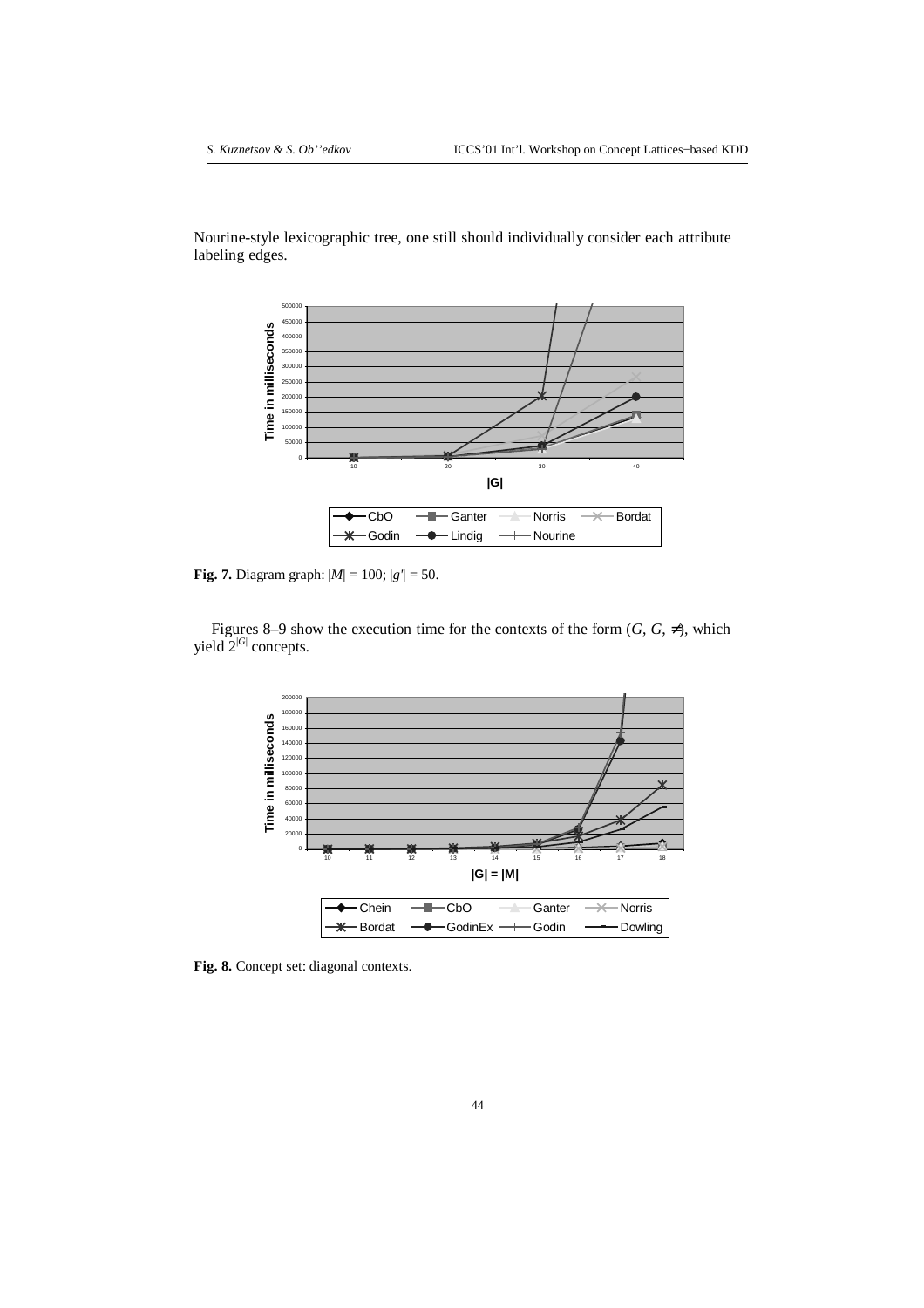

**Fig. 9.** Diagram graph: diagonal contexts.

### **5 Conclusion**

In this work, we attempted to compare, both theoretically and experimentally, some well-known algorithms for constructing concept lattices. We discussed principles of experimental comparison.

A new algorithm was proposed in [22] quite recently, so we could not include it in our experiments. Its worst time complexity is not better than that of the algorithms described above, but the authors report on its good practical performance for databases with very large number of objects. Comparing the performance of this algorithm with those considered above and testing the algorithms on large databases, including "classical" ones, will be the subject of the further work. We can also mention works [3], [19] where similar algorithms were applied for machine learning and data analysis, e.g., in [19] a Bordat-type algorithm was used.

The choice of an algorithm for construction of the concept lattice should be based on the properties of input data. Recommendations based on our experiments are as follows: the **Godin** algorithm should be used for small and sparse contexts; for dense contexts, the algorithms based on the canonicity test, linear in the number of input objects, such as **Close by One** and **Norris**, should be used. **Bordat** performs well on contexts of average density, especially, when the diagram graph is to be constructed. Of course, these recommendations should not be considered as the final judgement. By this work, we would like rather to provoke further interest in well-substantiated comparison of algorithms that generate concept lattices.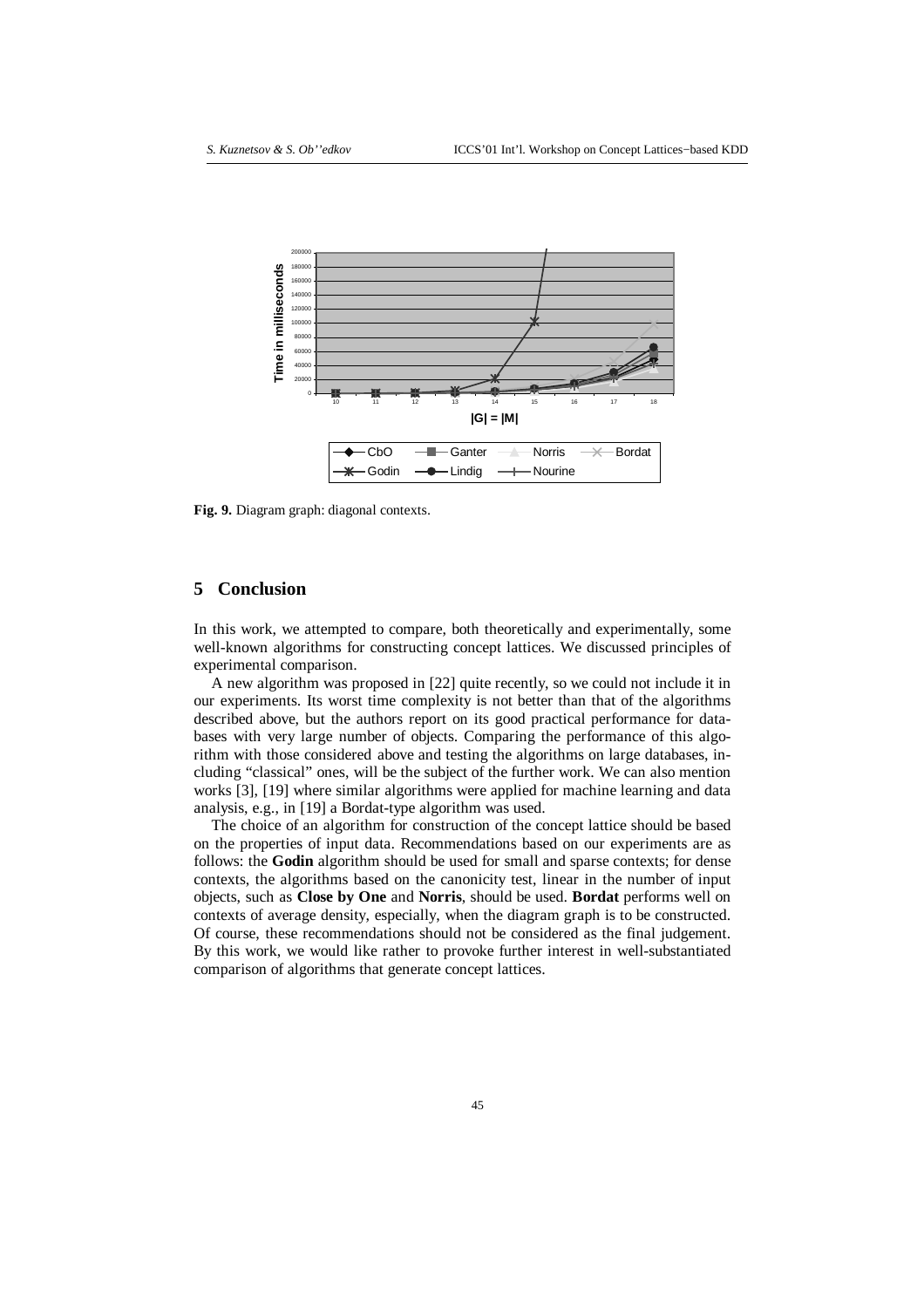#### **References**

- 1. Aho, A.V., Hopcroft, J.E., and Ullmann, J.D., Data Structures and Algorithms, Reading, Addison–Wesley, 1983.
- 2. Bordat, J.P., Calcul pratique du treillis de Galois d'une correspondance, Math. Sci. Hum., 1986, no. 96, pp. 31–47.
- 3. Carpineto, C., Romano, G., A Lattice Conceptual Clustering System and Its Application to Browsing Retrieval, Machine Learning, 1996, no. 24, pp. 95–122.
- 4. Chein, M., Algorithme de recherche des sous-matrices premières d'une matrice, Bull. Math. Soc. Sci. Math. R.S. Roumanie, 1969, no. 13, pp. 21–25.
- 5. Dowling, C.E., On the Irredundant Generation of Knowledge Spaces, J. Math. Psych., 1993, vol. 37, no. 1, pp. 49-62.
- 6. Finn, V.K., Plausible Reasoning in Systems of JSM Type, Itogi Nauki i Tekhniki, Ser. Informatika, 1991, vol. 15, pp. 54–101.
- 7. Ganter, B., Two Basic Algorithms in Concept Analysis, FB4-Preprint No. 831, TH Darmstadt, 1984.
- 8. Ganter, B. and Wille, R., Formal Concept Analysis. Mathematical Foundations, Springer, 1999.
- 9. Ganter B. and Kuznetsov, S., Formalizing Hypotheses with Concepts, Proc. of the 8<sup>th</sup> International Conference on Conceptual Structures, ICCS 2000, Lecture Notes in Artificial Intelligence, vol. 1867.
- 10. Ganter, B. and Reuter, K., Finding All Closed Sets: A General Approach, Order, 1991, vol. 8, pp. 283-290.
- 11. Godin, R., Missaoui, R., and Alaoui, H., Incremental Concept Formation Algorithms Based on Galois Lattices, Computation Intelligence, 1995.
- 12. Goldberg, L.A., Efficient Algorithms for Listing Combinatorial Structures, Cambridge University Press, 1993.
- 13. Guénoche, A., Construction du treillis de Galois d'une relation binaire, Math. Inf. Sci. Hum., 1990, no. 109, pp. 41–53.
- 14. Johnson, D.S., Yannakakis, M., and Papadimitriou, C.H., On Generating all Maximal Independent Sets, Inf. Proc. Let., 1988, vol. 27, 119-123.
- 15. Kuznetsov, S.O., Interpretation on Graphs and Complexity Characteristics of a Search for Specific Patterns, Automatic Documentation and Mathematical Linguistics, vol. 24, no. 1 (1989) 37-45.
- 16. Kuznetsov, S.O., A Fast Algorithm for Computing All Intersections of Objects in a Finite Semi-lattice, Automatic Documentation and Mathematical Linguistics, vol. 27, no. 5 (1993) 11–21.
- 17. Kuznetsov, S.O. and Ob''edkov S.A., Algorithm for the Construction of the Set of All Concepts and Their Line Diagram, Preprint MATH-Al-05, TU-Dresden, June 2000.
- 18. Lindig, C., Algorithmen zur Begriffsanalyse und ihre Anwendung bei Softwarebibliotheken, (Dr.-Ing.) Dissertation, Techn. Univ. Braunschweig, 1999.
- 19. Mephu Nguifo, E. and Njiwoua, P., Using Lattice-Based Framework As a Tool for Feature Extraction, in Feature Extraction, Construction and Selection: A Data Mining Perspective, H. Liu and H. Motoda, Eds., Kluwer, 1998.
- 20. Norris, E.M., An Algorithm for Computing the Maximal Rectangles in a Binary Relation, Revue Roumaine de Mathématiques Pures et Appliquées, 1978, no. 23(2), pp. 243–250.
- 21. Nourine L. and Raynaud O., A Fast Algorithm for Building Lattices, Information Processing Letters, vol. 71, 1999, 199-204.
- 22. Stumme G., Taouil R., Bastide Y., Pasquier N., Lakhal L., Fast Computation of Concept Lattices Using Data Mining Techniques, in Proc. 7<sup>th</sup> Int. Workshop on Knowledge Representation Meets Databases (KRDB 2000) 129-139.